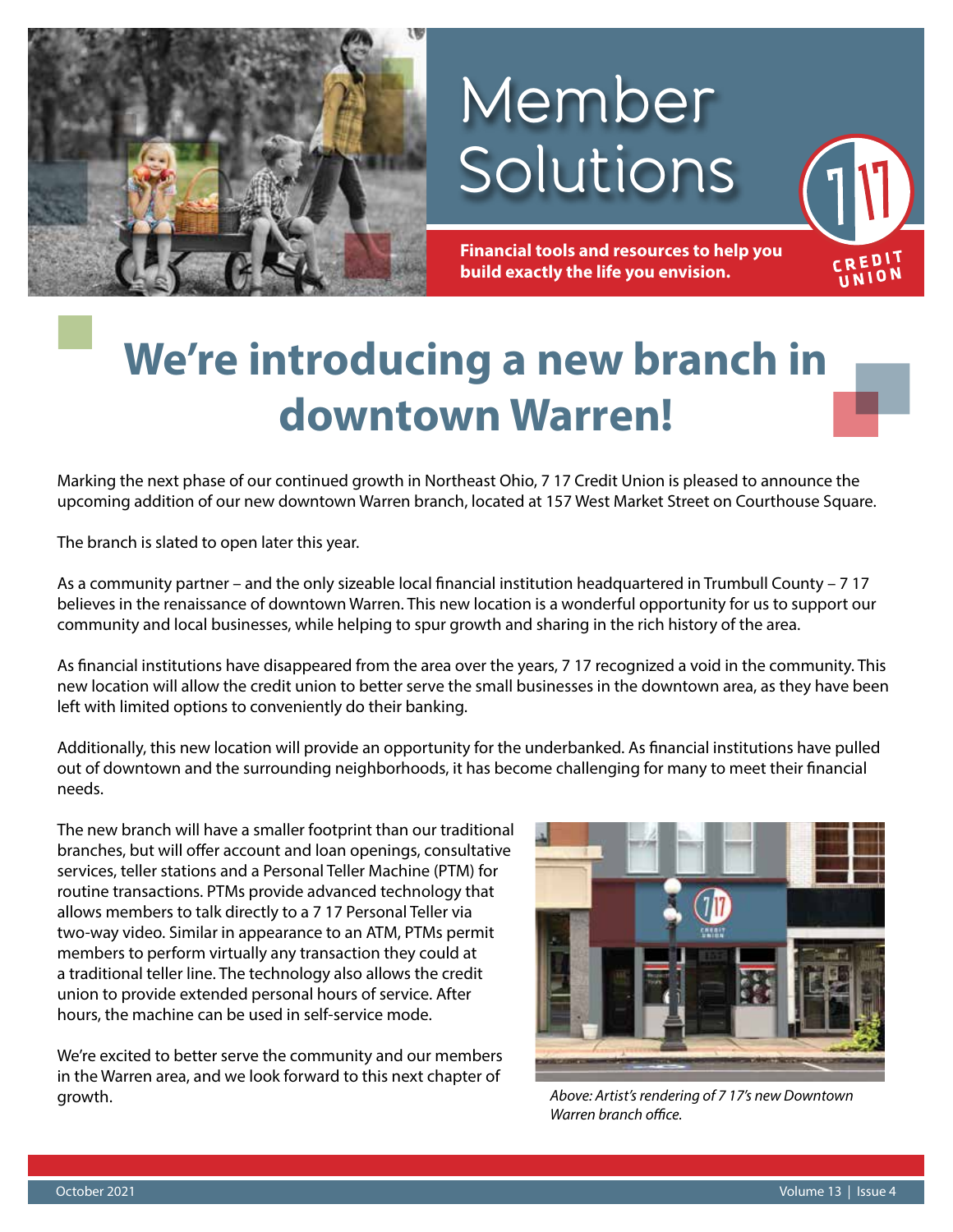

**2**

# **You can WIN BIG while you shop**

Use your 7 17 Credit Union Visa® Platinum Rewards or Visa Platinum Credit Card during the October, November or December statement cycles and each purchase you make will be entered into a monthly drawing for a chance to win **up to a \$1,000 reimbursement** toward your purchases.

We will select three winners in our monthly statement cycle drawings for qualifying purchases between:

**October Cycle: 10/19/2021 – 11/18/2021 one winner up to \$1,000 November Cycle: 11/19/2021 – 12/18/2021 one winner up to \$1,000 December Cycle: 12/19/2021 – 1/18/2022 one winner up to \$1,000** PLUS… a **grand prize winner** will be randomly chosen

from all monthly entries for a chance to win up to a **\$3,000 reimbursement** for purchases made during the October, November and December statement cycles (10/19/2021 – 1/18/2022).

#### **7 17 Credit Union 2021 Visa® Platinum Win Big Drawing Official Rules**

Only purchase transactions made with a 7 17 Credit Union Visa Platinum or Visa Platinum Rewards Credit Card during the following cycle dates can be included: 10/19/21 – 11/18/21; 11/19/21 – 12/18/21; 12/19/21 – 1/18/22. Business Visa and Share Secured Visa credit cards are excluded.

**DRAWINGS:** To receive an entry in the drawings, you must be the primary account owner and have a purchase transaction post to your qualifying 7 17 Credit Union Visa Platinum or Visa Platinum Rewards Credit Card account between the statement cycle dates listed above for a chance to win up to a \$1,000 reimbursement. Eligible purchase transactions from a previous time period do not carry over to the next monthly drawing, but are eligible for the grand prize drawing. All eligible purchase transactions from the monthly drawings will be entered into a grand prize drawing to receive up to a \$3,000 reimbursement towards eligible purchases made between 10/19/2021 and 1/18/2022.

**IMPORTANT:** Employees and immediate family members are not eligible to participate in this drawing. 7 17 Credit Union reserves the right, at its sole discretion, to cancel, terminate, suspend or amend this drawing at any time for any reason. Dates for choosing monthly (statement cycle) drawing winners are 11/22/21; 12/20/21; and 1/20/22 respectively. The grand prize drawing winner will be chosen on 1/20/22. Winner(s) will be randomly selected. Odds of winning are based on number of qualified entries received. Within the respective time-frame, if the winner's purchases exceed the stated prize value, only a maximum value will be reimbursed; if the winner's purchases are any amount below the stated prize value, only the total amount of qualifying credit card purchases will be reimbursed. Winner(s) will be notified by phone, letter or both. Each winning 7 17 member will have their respective cash prize transferred to their primary savings account within 30 days of being notified as the winner. Winners are responsible for making timely payments to their 7 17 Visa Credit Card according to the due date. Winners: the retail value of the cash prize(s) may be reported as miscellaneous income under IRS regulations and the winner(s) will be issued a Form 1099-MISC for tax purposes. Void where prohibited.

**ALTERNATE FORM OF ENTRY:** On a 3 x 5 card, mail us your name, address, email address, and phone number to 7 17 Credit Union, Marketing Department – 2021 Visa WIN BIG Drawing, 3181 Larchmont Ave., NE., Warren, OH, 44483. For the monthly drawings, all mailed entry forms must be received by 12 p.m. EST by 11/17/21; 12/17/21; and 1/17/22 respectively (limit of five [5] entries per monthly drawing). All monthly entries received will be entered into the grand prize drawing. No other forms of entry are valid. All entry forms must be legible with all required information completed; 7 17 Credit Union is not responsible for illegible, damaged or misdirected entries.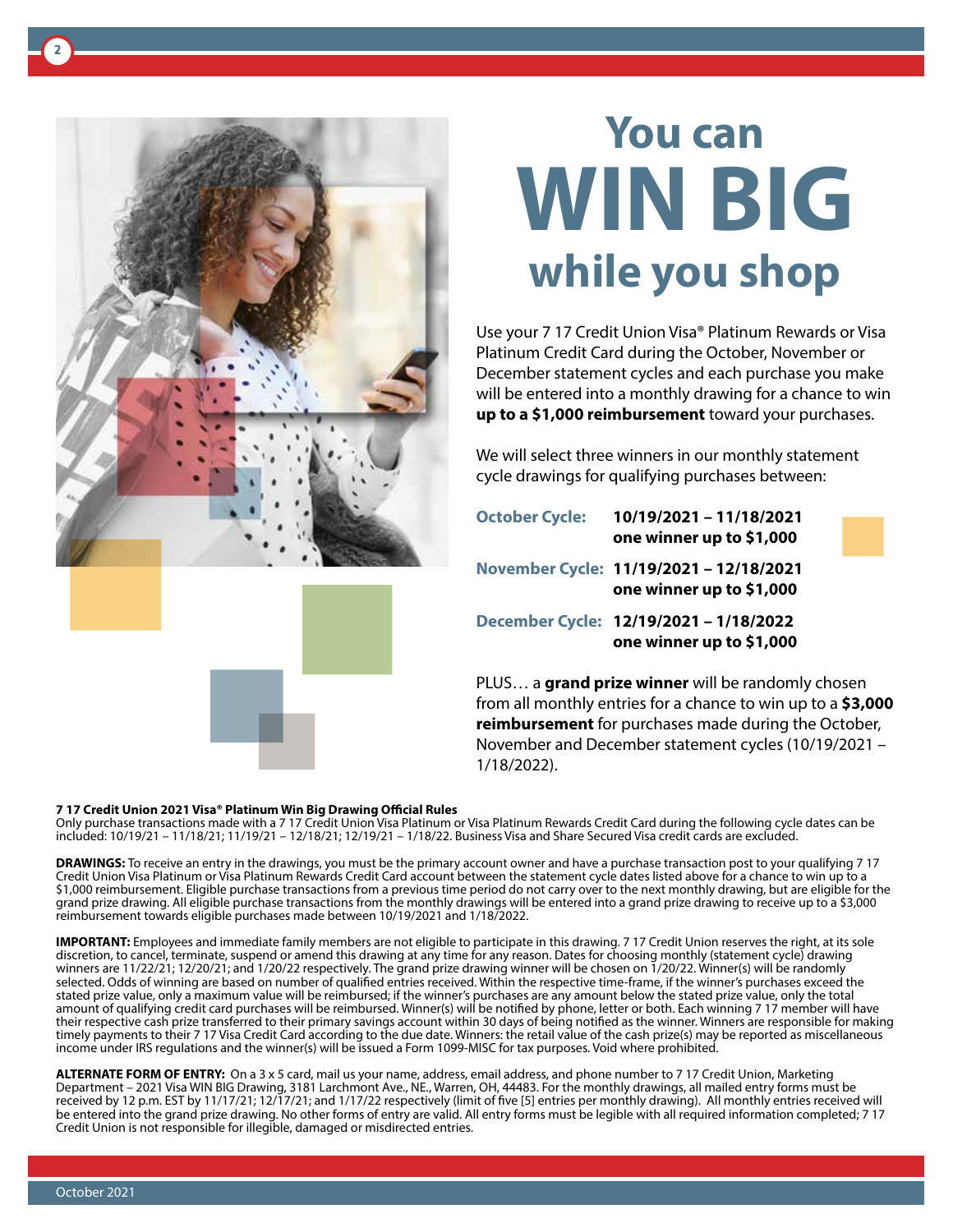# **Get double ScoreCard® Rewards Points when you visit your favorite restaurant**

For a limited time, 7 17 Credit Union is offering double ScoreCard Rewards Points\* when you eat out or enjoy takeout!



Between Oct. 1 and Dec. 31, 2021, all 7 17 Visa® Platinum Rewards Credit Cardholders will earn two points for every \$1 spent at restaurants. The good news is this bonus feature has been automatically added

to your credit card; there's nothing you need to do! Visit **www.717cu.com/double-points**!

Remember, your ScoreCard Reward Points can be redeemed for amazing merchandise, travel discounts, gift cards, or cash back!

\*This offer is valid on qualifying purchases made at eating places and restaurants (MCC 5812) and fast food restaurants (MCC 5814) during the promotional period of October 1 – December 31, 2021. Bonus ScoreCard Rewards Points will be credited to your account within 30 days after this promotional period ends. Contact us for complete details. Note: qualifying purchases are at the sole discretion of ScoreCard.

## **Increase your rewards points**

Keep earning points faster! Members with a 7 17 Visa® Debit Card can have their ScoreCard points added to their Visa Platinum Rewards Credit Card ScoreCard points! With your debit card, you get one point for each \$2 you spend.\* Access your ScoreCard Rewards account through online banking or at **www.ScoreCardRewards.com** to add your debit card and combine (household) your ScoreCard points.

\*Every time you use your Visa® Debit Card and say or push the CREDIT option for your purchase you will receive one point for every \$2 you spend. Reward points are earned on net purchases only (purchases minus returns/ credits). Reward points are not earned on transactions made using a Personal Identification Number (PIN). Members using contactless cards can earn points as long as they don't enter their PIN number when checking out. Must credit qualify – contact 7 17 Credit Union for details, including current terms, rates and fees.

## **We made our external funds transfer process FASTER and EASIER!**

**3**

We recently converted our existing online banking external funds transfer process, allowing the transfer of funds between your accounts at 7 17 and other financial institutions.

### **Here are some of the exciting NEW things to know:**

- You can do external funds transfers from 7 17's mobile app.
- Transfers are faster.
- Once you add an external financial institution to transfer between checking and savings accounts you will also be able to access the external account to pay your 7 17 Credit Union loan using the 'Loan Payment- External FI' link located under the 'Move Money' tab.

## **Contactless debit cards are here!**

7 17 Credit Union has begun to issue contactless debit cards to members receiving new and replacement cards. The new cards will offer the latest chip technology that not only provides more secure transactions, but allows you to conduct faster transactions at point-ofsale terminals that offer contactless payments. All you need to do is look for the contactless symbol on the payment terminal, tap your card and go! Depending on the location, users will still have the option to insert or swipe their card. Contactless cards will be flat (no raised numbers or letters) and will replace traditional cards – except ATM only cards – as they expire.

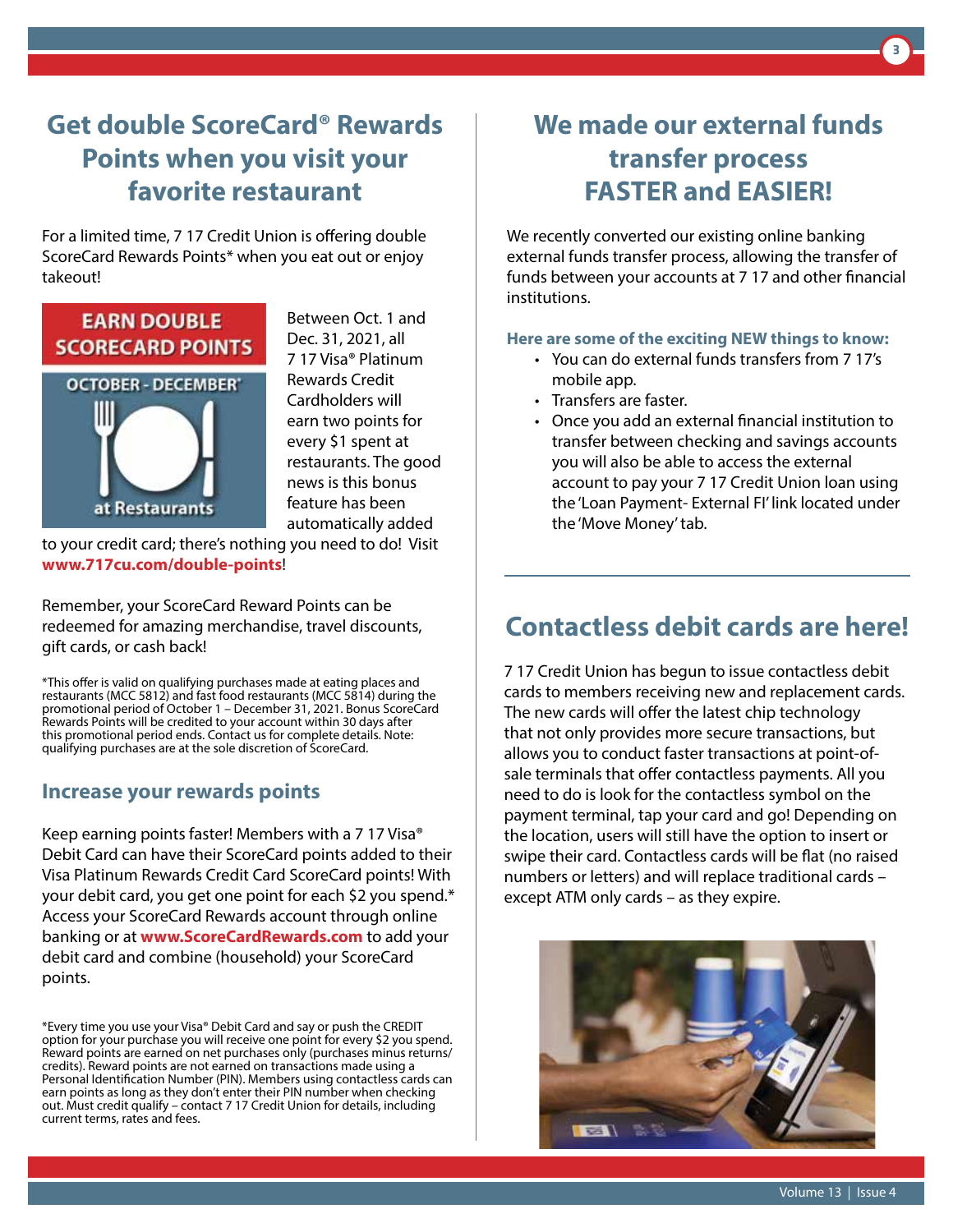# **We've enhanced your eStatements experience**

We're introducing a new option within eStatements to give you access to important communications about your accounts: eNotices.

eNotices will allow you to stay connected to your account more quickly and securely than waiting for notices to be delivered via the mail; receive an email whenever you have a new notice! They include many important account communications like courtesy pay notices, overdraft notices, certificate maturity notices and more.

It's easy to opt-in to eNotices. Simply log in to NetWorth24 Online Banking or our top-rated Mobile App, access eStatements, click on the 'Settings' option and go to 'Change Opt-In Preferences.' Finally, select the 'eStatements' button next to 'Notices.'



### **New to eStatements?**

**4**

eStatements provides convenient and secure access for your monthly statements and account information. Enjoy up to 36 months of account and Visa eStatements access, access up to three years of Federal Tax documents, receive notifications when your statements are ready and more!

eStatements are delivered electronically each month and can be downloaded or printed for long-term retention. The platform is designed to make it easy for members to navigate. Plus, with user-friendly options and anytime access from your computer or mobile device, eStatements are the smart way to keep tabs on your accounts.

To learn more about eStatements, visit **www.717cu.com/estatements**.

## **Let 7 17 Credit Union help find a Medicare plan that's right for you!**



*Call Don Eynon at 330-372-8444 for your no-cost, no obligation Medicare review.*

Don't find yourself unprepared for this year's Medicare Open Enrollment period, which starts Oct. 15 and runs through Dec. 7. Let 7 17 Credit Union help you find the Medicare plan that's right for you!

At 7 17 Credit Union, we're dedicated to helping our members make wise financial decisions. Together, we'll help you navigate this complex process to select the plan that best suits your needs.

Member Medicare Solutions will offer plan options for Medicare parts A, B, C and D, plus Medicare Supplement and Medicare Advantage.

Call today to schedule your no-cost, no obligation review with our licensed agent at 330-372-8444.

Learn about Member Medicare Solutions at **www.717cu.com/medicare-solutions**.

Federally insured by NCUA | Equal Housing Lender © 7 17 Credit Union. All rights reserved.

Frid

3181 Larchmont Ave. NE Warren, OH 44483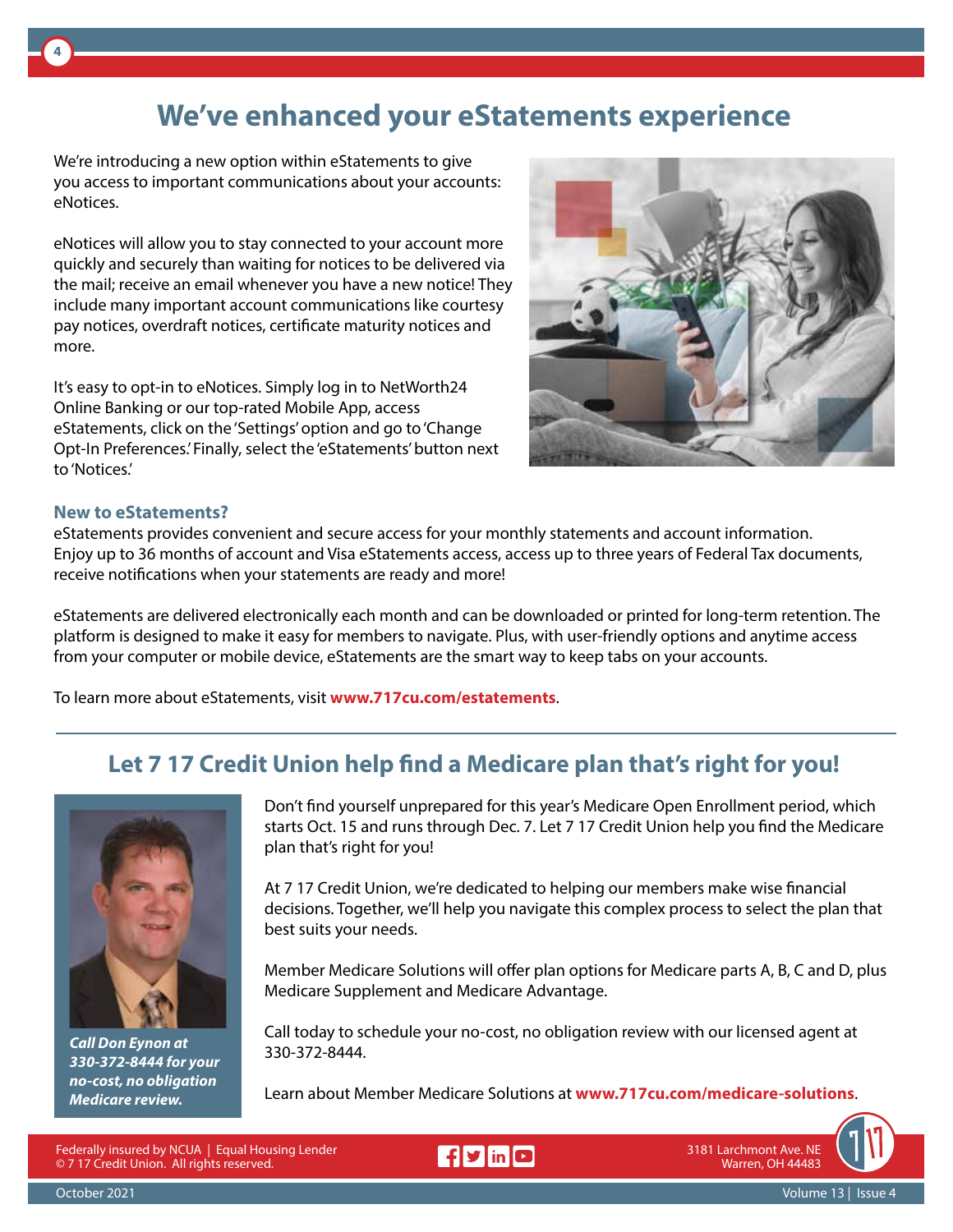

Retirement | Insurance | Investments | Wealth Management

## **Our Staff**

## **Your 717 Retirement & Investment Group\* team is:**

**Financial Advisors**





**RETIREMENT &INVESTMENT** 

**CROUP** 

William C. Day Paul D. Finch

#### **Associate Financial Advisors**



Lindsay Lewis Michaela

Matthews

**Program** 

**Sales Assistant**





# Kristen Kriss Samantha

Katsares

#### **Contact**

Make your no-cost, no obligation appointment by calling: 330–372–8102 or 330–372–8079

# **How Much Money Will You Need In Retirement?**

## *Have you underestimated?*

**What is enough?** If you're considering retiring in the near future, you've probably heard or read that you need about 70% of your end salary to live comfortably in retirement. This estimate is frequently repeated … but that doesn't mean it is true for everyone. It may not be true for you. Consider the following factors:

**Health.** Most of us will face a major health problem at some point in our lives. Think, for a moment, about the costs of prescription medicines, and recurring treatment for chronic ailments. These costs can really take a bite out of retirement income, even with a great health care plan.

**Heredity.** If you come from a family where people frequently live into their 80s and 90s, you may live as

long or longer. Imagine retiring at 55 and living to 95 or 100. You would need 40-45 years of steady retirement income.

**Portfolio.** Many people retire with investment portfolios they haven't reviewed in years, with asset allocations that may no longer be appropriate. New retirees sometimes carry too much risk in their portfolios, with the result being that the retirement income from their investments fluctuates wildly with the vagaries of the market. Other retirees are super-conservative investors: their portfolios are so risk-averse that they can't earn enough to keep up with even moderate inflation, and over time, they find they have less and less purchasing power.

#### *Continued on other side.*

\*Representatives are registered, securities sold, advisory services offered through CUNA Brokerage Services, Inc. (CBSI), member FINRA/SIPC, a registered broker/dealer and investment advisor, which is not an affiliate of the credit union. CBSI is under contract with the financial institution to make securities available to members. **Not NCUA/NCUSIF/FDIC insured, May Lose Value, No Financial Institution Guarantee. Not a deposit of any financial institution.**  FR-3779017.1-0921-1023